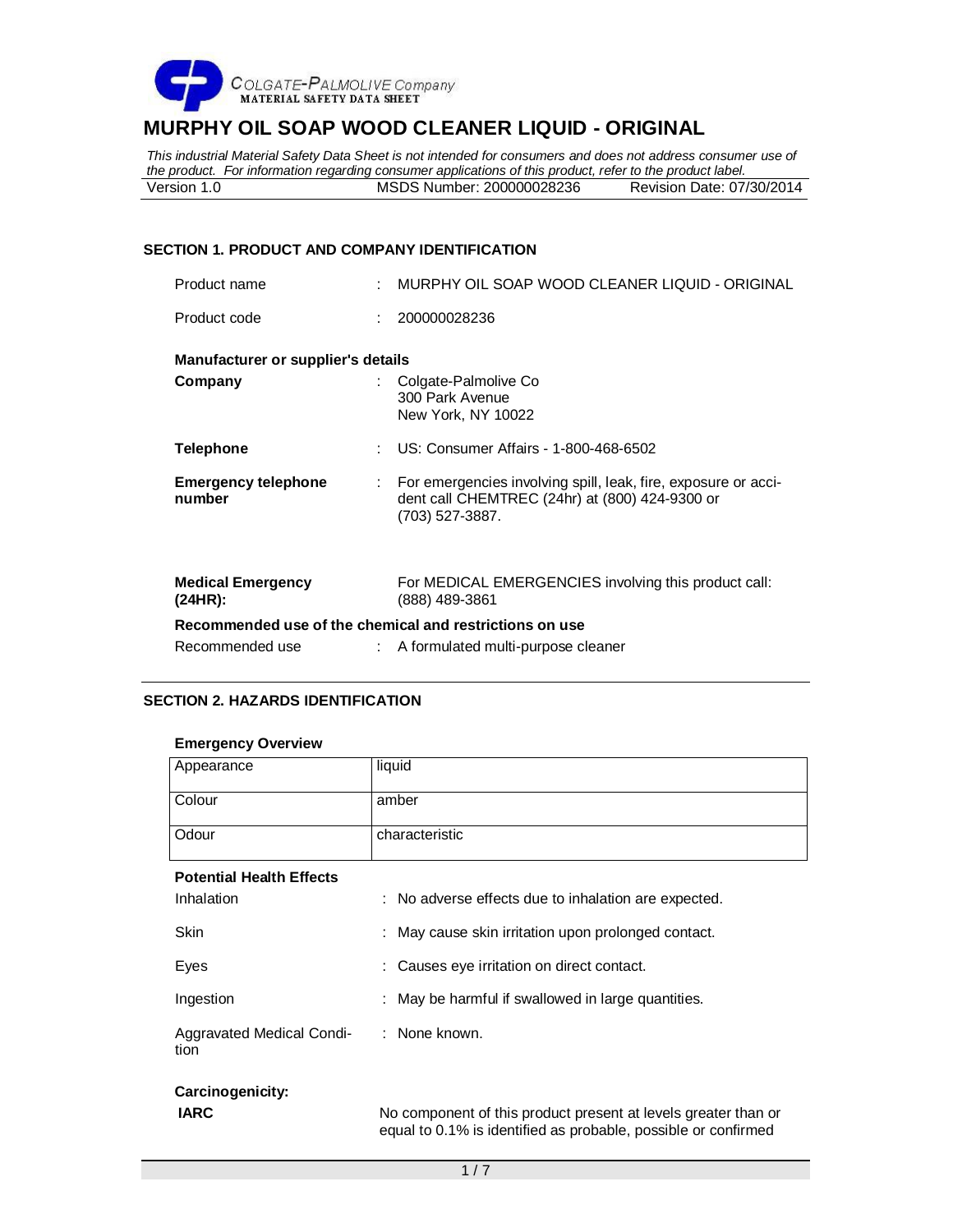

*This industrial Material Safety Data Sheet is not intended for consumers and does not address consumer use of the product. For information regarding consumer applications of this product, refer to the product label.*<br>Version 1.0 **MSDS Number: 200000028236** Revision Date: 07/30/2014 Version 1.0 MSDS Number: 200000028236

human carcinogen by IARC.

| <b>ACGIH</b> | No component of this product present at levels greater than or<br>equal to 0.1% is identified as a carcinogen or potential carcino-<br>gen by ACGIH. |
|--------------|------------------------------------------------------------------------------------------------------------------------------------------------------|
| <b>OSHA</b>  | No component of this product present at levels greater than or<br>equal to 0.1% is identified as a carcinogen or potential carcino-<br>gen by OSHA.  |
| <b>NTP</b>   | No component of this product present at levels greater than or<br>equal to 0.1% is identified as a known or anticipated carcinogen<br>by NTP.        |

# **SECTION 3. COMPOSITION/INFORMATION ON INGREDIENTS**

#### **Hazardous components**

| <b>Chemical Name</b> | CAS-No.   | (% , )<br>Concentration / |
|----------------------|-----------|---------------------------|
| I SODIUM HYDROXIDE   | .<br>≺– ∕ | >≕<br>- < ວ               |

# **SECTION 4. FIRST AID MEASURES**

| If inhaled              | : Remove victim to fresh air. Get medical attention, if symp-<br>toms persist.                                  |
|-------------------------|-----------------------------------------------------------------------------------------------------------------|
| In case of skin contact | : Flush skin with large amounts of water. If irritation develops<br>and persists, get medical attention.        |
| In case of eye contact  | : Flush eyes with water at least 15 minutes. Get medical atten-<br>tion if eye irritation develops or persists. |
| If swallowed            | : Drink 8 ounces of clear water. Get medical attention.                                                         |

# **SECTION 5. FIREFIGHTING MEASURES**

| Suitable extinguishing media                     | : Use water spray, alcohol-resistant foam, dry chemical or car-<br>bon dioxide.                                   |
|--------------------------------------------------|-------------------------------------------------------------------------------------------------------------------|
| Hazardous combustion prod-<br>ucts               | : No hazardous combustion products are known                                                                      |
| Special protective equipment<br>for firefighters | : Self-contained breathing apparatus and full protective clothing<br>should be worn when fighting chemical fires. |

# **SECTION 6. ACCIDENTAL RELEASE MEASURES**

| Personal precautions, protec- | Use personal protection recommended in Section 8 of the |
|-------------------------------|---------------------------------------------------------|
| tive equipment and emer-      | MSDS.                                                   |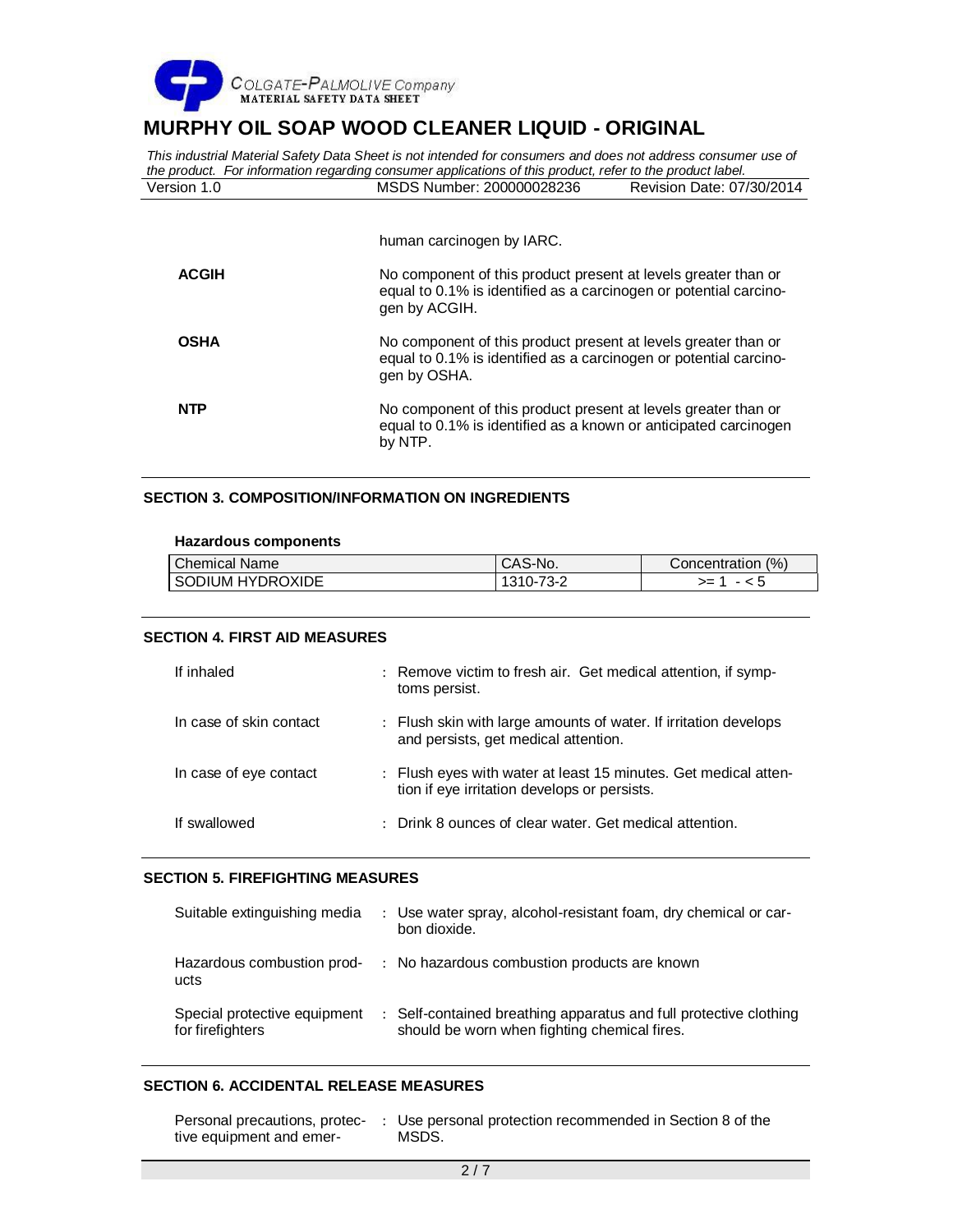

*This industrial Material Safety Data Sheet is not intended for consumers and does not address consumer use of the product. For information regarding consumer applications of this product, refer to the product label.* Version 1.0 MSDS Number: 200000028236 Revision Date: 07/30/2014

gency procedures

| Methods and materials for   | : Cover with inert, absorbent material and remove to disposal   |
|-----------------------------|-----------------------------------------------------------------|
| containment and cleaning up | container. Spill area may be slippery. Flush with plenty of wa- |
|                             | ter.                                                            |

#### **SECTION 7. HANDLING AND STORAGE**

Conditions for safe storage : Store at controlled room temperature at 20-25°C (68-77°F).

# **SECTION 8. EXPOSURE CONTROLS/PERSONAL PROTECTION**

# **Components with workplace control parameters**

| Components       | CAS-No.   | Value type                     | Control parame-  | <b>Basis</b>     |
|------------------|-----------|--------------------------------|------------------|------------------|
|                  |           | (Form of<br>ters / Permissible |                  |                  |
|                  |           | exposure)                      | concentration    |                  |
| SODIUM HYDROXIDE | 1310-73-2 |                                | $2 \text{ mg/m}$ | ACGIH            |
|                  |           |                                | $2 \text{ mg/m}$ | <b>NIOSH REL</b> |
|                  |           | TWA                            | $2$ mg/m $3$     | OSHA Z-1         |
|                  |           |                                | $2 \text{ mg/m}$ | OSHA P0          |

| <b>Engineering measures</b> | : In an industrial work environment, no special precautions or<br>control measures are required. |
|-----------------------------|--------------------------------------------------------------------------------------------------|
|                             |                                                                                                  |

In an industrial work environment, no special precautions or control measures are required.

#### **Personal protective equipment**

| Protective measures | : In an industrial work environment, if a splash is likely, chemi-<br>cal goggles may be needed. Prolonged skin contact may re-<br>quire protective gloves. For consumer use, no unusual pre-<br>cautions are necessary. |
|---------------------|--------------------------------------------------------------------------------------------------------------------------------------------------------------------------------------------------------------------------|
| Hygiene measures    | : In an industrial work environment, avoid eve and prolonged<br>skin contact.                                                                                                                                            |

# **SECTION 9. PHYSICAL AND CHEMICAL PROPERTIES**

| Appearance  | : liquid         |
|-------------|------------------|
| Colour      | $:$ amber        |
| Odour       | : characteristic |
| рH          | : 11.0           |
| Flash point | : $>200$ °F      |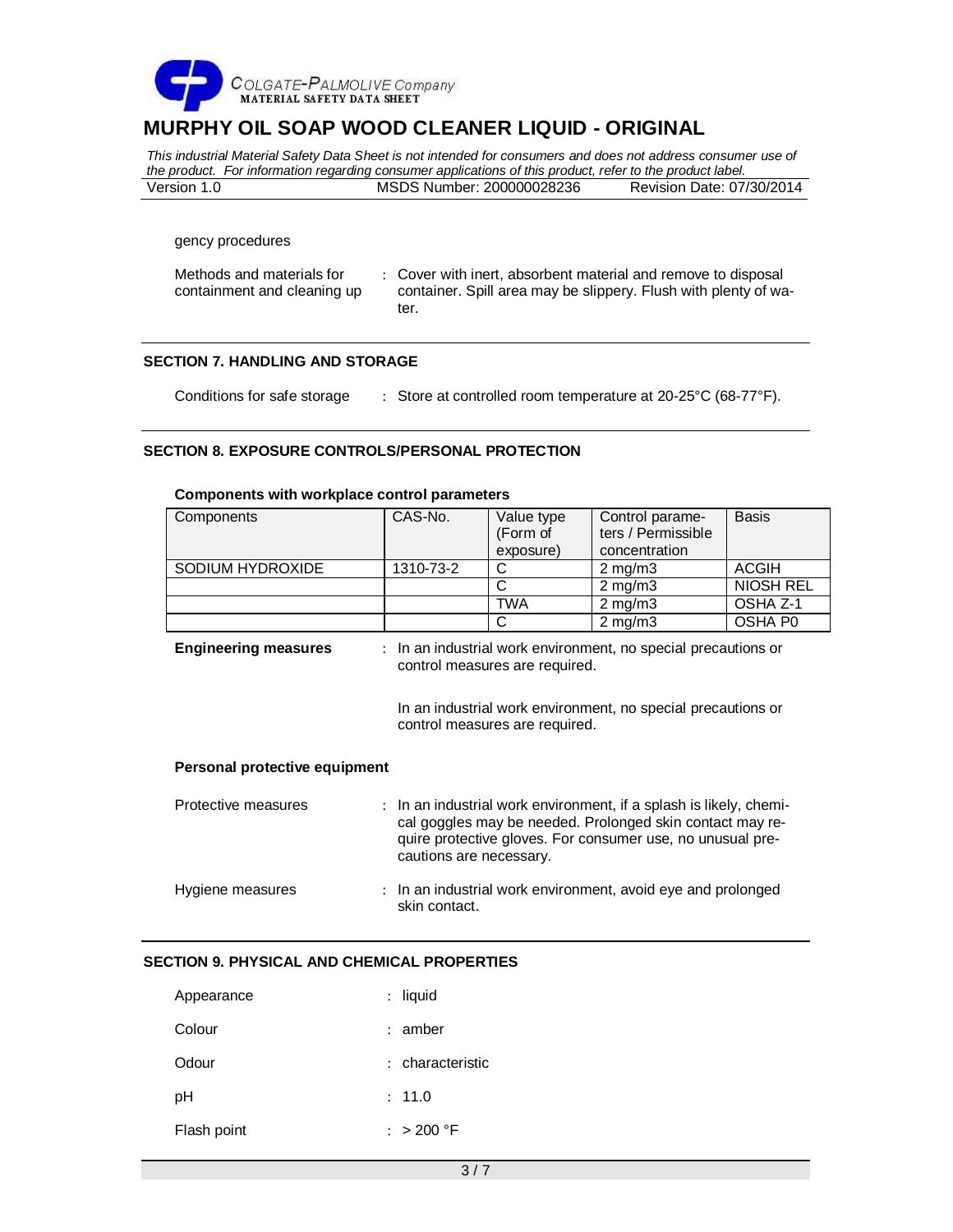

*This industrial Material Safety Data Sheet is not intended for consumers and does not address consumer use of the product. For information regarding consumer applications of this product, refer to the product label.* Version 1.0 MSDS Number: 200000028236 Revision Date: 07/30/2014

| Density                         | : 1.0 g/cm3     |
|---------------------------------|-----------------|
| Viscosity<br>Viscosity, dynamic | $\pm$ 400 mPa.s |

# **SECTION 10. STABILITY AND REACTIVITY**

| Possibility of hazardous reac-<br>tions | : Hazardous polymerisation does not occur. |
|-----------------------------------------|--------------------------------------------|
| Incompatible materials                  | : Strong oxidizing agents                  |
| Hazardous decomposition<br>products     | : None known.                              |

# **SECTION 11. TOXICOLOGICAL INFORMATION**

This product has not been tested as a whole. However, this formula was reviewed by expert toxicologists in the Product Safety Assurance Department of Colgate-Palmolive and is determined to be safe for its intended use. This review has taken into consideration available safety-related information including information on individual ingredients, similar formulas and potential ingredient interactions. This review is a component of the hazard determination used to prepare the statements in Section 3 of the MSDS.

# **SECTION 12. ECOLOGICAL INFORMATION**

| <b>Ecotoxicity</b>                                    |                                                                                                                                                                                                                                                                                                    |
|-------------------------------------------------------|----------------------------------------------------------------------------------------------------------------------------------------------------------------------------------------------------------------------------------------------------------------------------------------------------|
| No data available                                     |                                                                                                                                                                                                                                                                                                    |
| Persistence and degradability<br>No data available    |                                                                                                                                                                                                                                                                                                    |
| <b>Bioaccumulative potential</b><br>No data available |                                                                                                                                                                                                                                                                                                    |
| <b>Mobility in soil</b><br>No data available          |                                                                                                                                                                                                                                                                                                    |
| Other adverse effects<br>No data available            |                                                                                                                                                                                                                                                                                                    |
| <b>Product:</b>                                       |                                                                                                                                                                                                                                                                                                    |
| Regulation<br><b>Remarks</b>                          | 40 CFR Protection of Environment: Part 82 Protection of<br>Stratospheric Ozone - CAA Section 602 Class I Substances<br>This product neither contains, nor was manufactured with a<br>Class I or Class II ODS as defined by the U.S. Clean Air Act<br>Section 602 (40 CFR 82, Subpt. A, App.A + B). |
| Additional ecological infor-<br>$\ddot{\phantom{0}}$  | No information on ecology is available.                                                                                                                                                                                                                                                            |
|                                                       |                                                                                                                                                                                                                                                                                                    |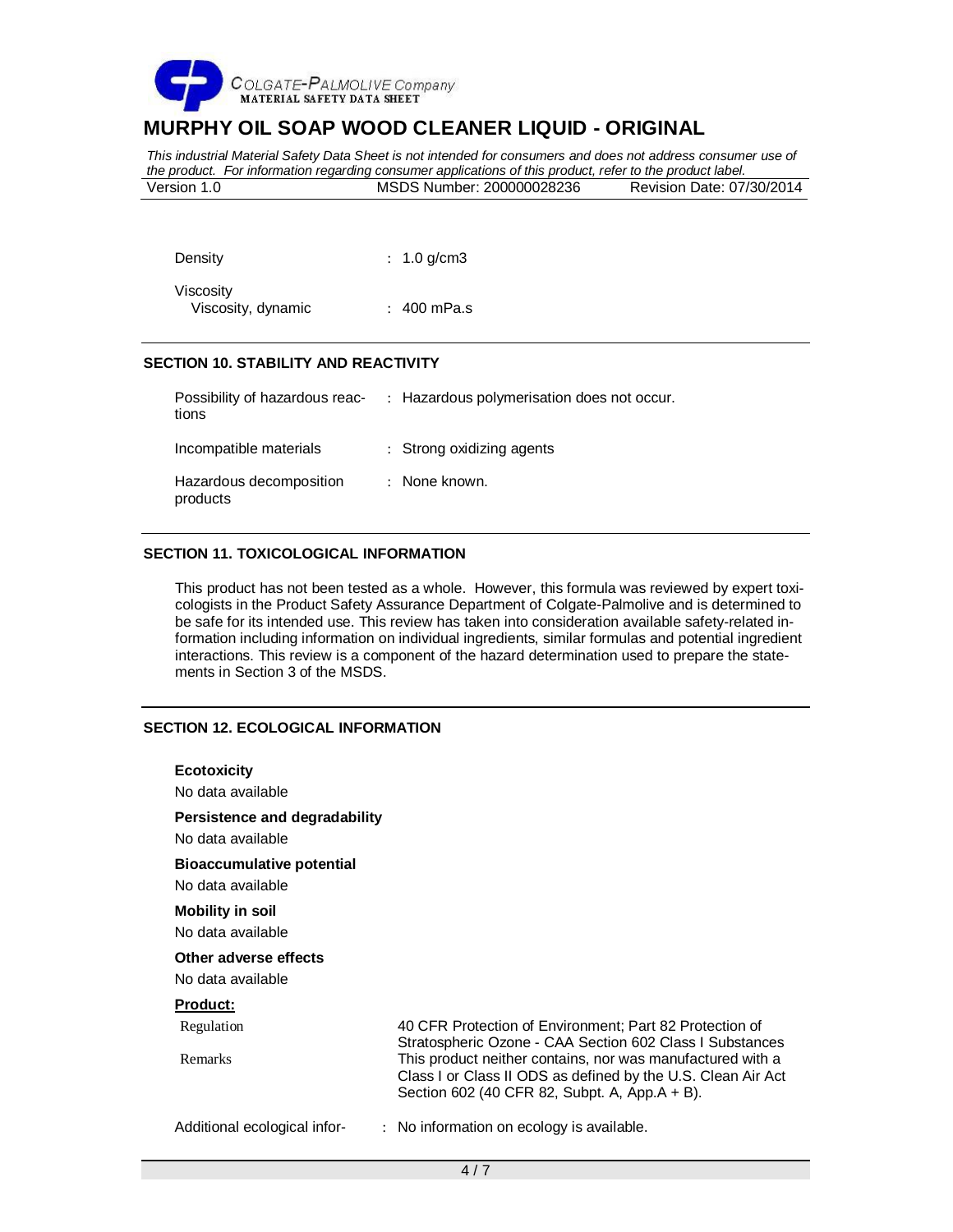

*This industrial Material Safety Data Sheet is not intended for consumers and does not address consumer use of the product. For information regarding consumer applications of this product, refer to the product label.* Version 1.0 MSDS Number: 200000028236 Revision Date: 07/30/2014

mation

# **SECTION 13. DISPOSAL CONSIDERATIONS**

# **Disposal methods**

Waste from residues : Any disposal practice must be in compliance with local, state and federal laws and regulations (contact local or state environment agency for specific rules). Do not dump in sewers, any body of water or on the ground.

# **SECTION 14. TRANSPORT INFORMATION**

| DOT  | Not regulated. |
|------|----------------|
| TDG  | Not regulated. |
| IATA | Not regulated. |

**IMDG :** Not regulated.

# **International regulation**

**Transport in bulk according to Annex II of MARPOL 73/78 and the IBC Code** Not applicable for product as supplied.

# **National Regulations**

# **SECTION 15. REGULATORY INFORMATION**

# **EPCRA - Emergency Planning and Community Right-to-Know Act**

# **CERCLA Reportable Quantity**

| Components         | CAS-No.   |       | Component RQ   Calculated product RQ |
|--------------------|-----------|-------|--------------------------------------|
|                    |           | (lbs) | (Ibs)                                |
| I SODIUM HYDROXIDE | 1310-73-2 | 1000  |                                      |

\*: Calculated RQ exceeds reasonably attainable upper limit.

# **SARA 304 Extremely Hazardous Substances Reportable Quantity**

This material does not contain any components with a section 304 EHS RQ. **SARA 302** : SARA 302: No chemicals in this material are subject to the reporting requirements of SARA Title III, Section 302.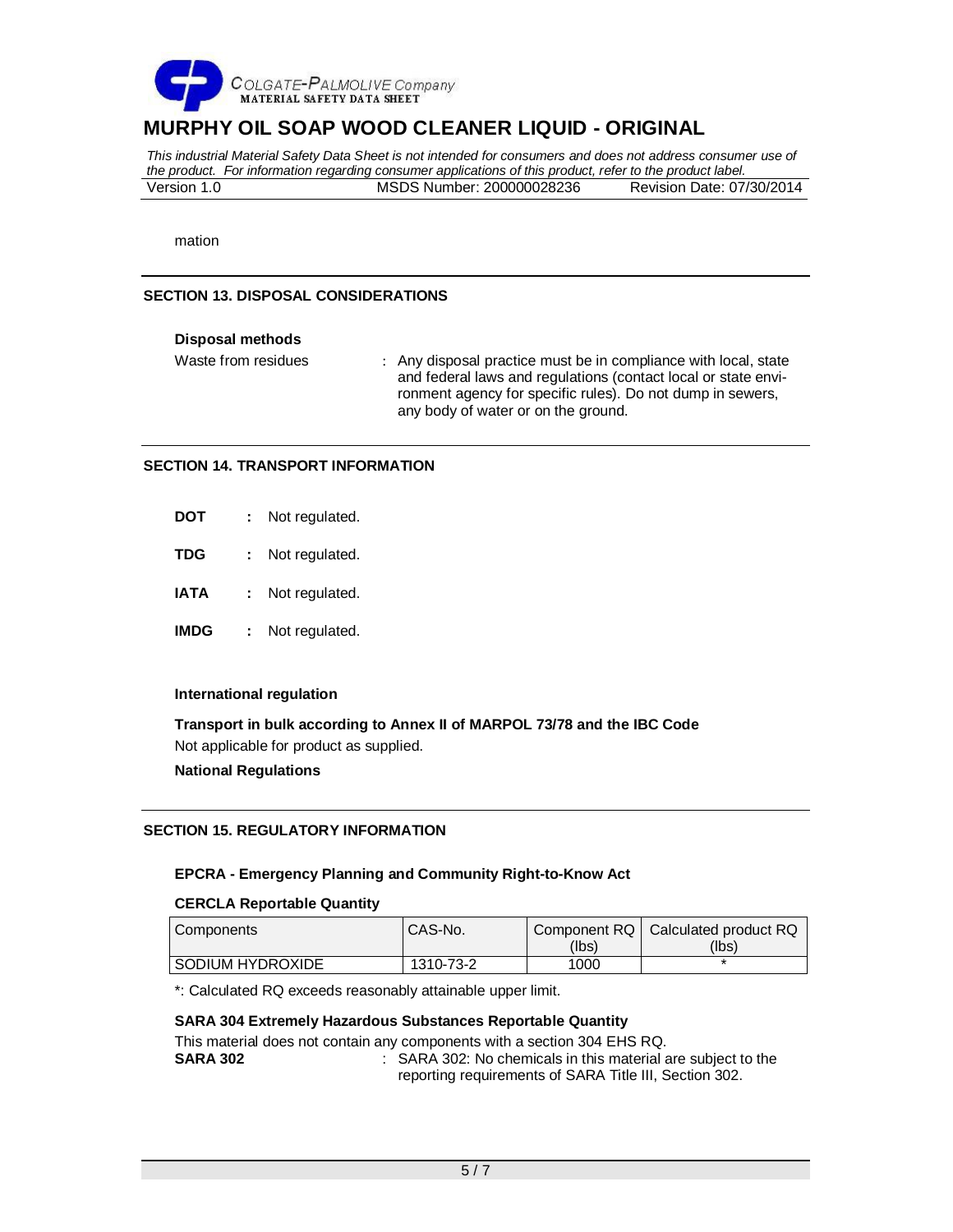

*This industrial Material Safety Data Sheet is not intended for consumers and does not address consumer use of the product. For information regarding consumer applications of this product, refer to the product label.* Version 1.0 MSDS Number: 200000028236 Revision Date: 07/30/2014

**SARA 313** : SARA 313: This material does not contain any chemical components with known CAS numbers that exceed the threshold (De Minimis) reporting levels established by SARA Title III, Section 313.

# **Clean Air Act**

This product does not contain any hazardous air pollutants (HAP), as defined by the U.S. Clean Air Act Section 12 (40 CFR 61).

This product does not contain any chemicals listed under the U.S. Clean Air Act Section 112(r) for Accidental Release Prevention (40 CFR 68.130, Subpart F).

This product does not contain any chemicals listed under the U.S. Clean Air Act Section 111 SOCMI Intermediate or Final VOC's (40 CFR 60.489).

# **Clean Water Act**

The following Hazardous Substances are listed under the U.S. CleanWater Act, Section 311, Table 116.4A:

SODIUM HYDROXIDE 1310-73-2

The following Hazardous Chemicals are listed under the U.S. CleanWater Act, Section 311, Table 117.3:

SODIUM HYDROXIDE 1310-73-2

This product does not contain any toxic pollutants listed under the U.S. Clean Water Act Section 307

# **OSHA Process Safety Management Lists**

This product does not contain any hazardous materials listed under OSHAs process safety management of highly hazardous chemicals.

# **Massachusetts Right To Know**

|                                 | SODIUM HYDROXIDE                   | 1310-73-2  |  |
|---------------------------------|------------------------------------|------------|--|
|                                 | <b>TRISODIUM NITRILOTRIACETATE</b> | 5064-31-3  |  |
| Pennsylvania Right To Know      |                                    |            |  |
|                                 | WATER                              | 7732-18-5  |  |
|                                 | Sodium tallate                     | 61790-45-2 |  |
|                                 | SODIUM HYDROXIDE                   | 1310-73-2  |  |
| <b>New Jersey Right To Know</b> |                                    |            |  |
|                                 | WATER                              | 7732-18-5  |  |
|                                 | Sodium tallate                     | 61790-45-2 |  |
|                                 | SODIUM HYDROXIDE                   | 1310-73-2  |  |

**California Prop 65** This product does not contain any chemicals known to State of California to cause cancer, birth defects, or any other reproductive harm.

# **The components of this product are reported in the following inventories:**

**TSCA EXAMPLE 1 TSCA INCO 1 All ingredients in this product are listed on the TSCA Inventory** or are not required to be listed on the TSCA Inventory.

# **Inventories**